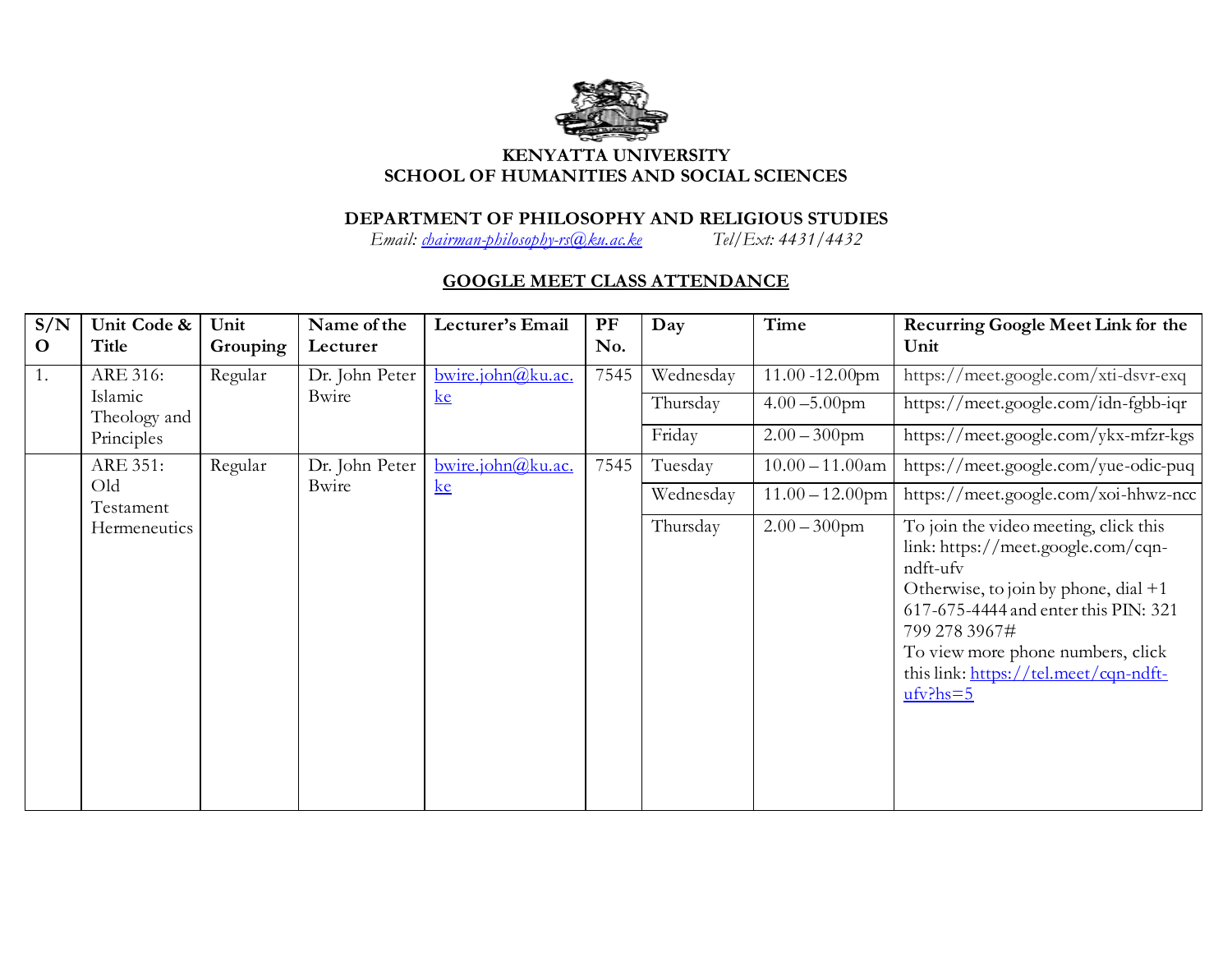| 2. | ARE 351:<br>Old                                                   | Regular | Dr. Humphrey<br>Waweru         | waweru.humphrey<br>@ku.ac.ke   | 7414 | Thursday  | $2.00 - 300$ pm    | https://meet.google.com/utm-vjti-<br>vcw?authuser=0    |
|----|-------------------------------------------------------------------|---------|--------------------------------|--------------------------------|------|-----------|--------------------|--------------------------------------------------------|
|    | Testament<br>Hermeneutics                                         |         |                                |                                |      | Wednesday | $11.00 - 12.00$ pm | https://meet.google.com/utm-viti-<br>ycw?authuser=0    |
|    |                                                                   |         |                                |                                |      | Tuesday   | $10.00 - 11.00$ am | https://meet.google.com/utm-vjti-                      |
|    |                                                                   |         |                                |                                |      |           |                    | ycw?authuser=0                                         |
| 3. | ARE 215:<br>History of<br>Islamic<br>Civilization<br>and Religion |         | Dr. Ibrahim<br>Farah           | Ibrahim.abdullahi<br>@ku.ac.ke | 7417 | Monday    | $11.00 - 1.00$ pm  | https://meet.google.com/yvn-qnqc-rsu                   |
|    |                                                                   |         |                                |                                |      | Wednesday | $12,00 - 1.00$ pm  | https://meet.google.com/qac-qoby-<br>mne               |
|    |                                                                   |         |                                |                                |      | Friday    | $11.00 - 1.00$ pm  | https://meet.google.com/<br>yvn-qnqc-rsu               |
| 4. | ARE 215:<br>History of<br>Islamic<br>Civilization<br>and Religion | Regular | Dr. Newton<br>Kahumbi<br>Maina | kahumbi.newton@<br>ku.ac.ke    | 3958 | Monday    | $11.00 - 12.00$ pm | meet.google.com/dur-aomi-xdh                           |
|    |                                                                   |         |                                |                                |      | Friday    | $11.00 - 12.00$ pm | meet.google.com/dur-aomi-xdh                           |
|    |                                                                   |         |                                |                                |      | Wednesday | $12,00 - 1.00$ pm  | meet.google.com/cvv-ewxw-ydd                           |
| 5. | ARE 227:<br>Theory and                                            |         | Prof. Michael<br>Katola        | Katola.michael@ku<br>.ac.ke    | 3538 | Tuesday   | $4.00 - 5.00$ pm   | https://meet.google.com/vty-cqvo-fnx                   |
|    | Method in<br>the Study of<br>Religion                             |         |                                |                                |      | Thursday  | $7.00 - 8.00$ am   | https://meet.google.com/qhc-uvni-<br>omb               |
|    |                                                                   |         |                                |                                |      | Friday    | $9.00 - 10.00$ am  | https://meet.google.com/ivc-xspp-ujn                   |
| 6. | APH302-<br>Social and<br>political<br>philosophy                  | Regular | Dr. Thomas<br>Namwambah        | namwamba.thomas<br>@ku.ac.ke   | 3789 | Wednesday | $11.00 - 12.00$ pm | https://meet.google.com/pxc-wcqi-<br>$c$ jx?authuser=0 |
|    |                                                                   |         |                                |                                |      | Thursday  | $4.00 - 5.00$ pm   | https://meet.google.com/wbb-mzad-<br>sdt?authuser=0    |
|    |                                                                   |         |                                |                                |      | Friday    | $2.00 - 3.00$ pm   | https://meet.google.com/qdt-mzqs-<br>ekt?authuser=0    |